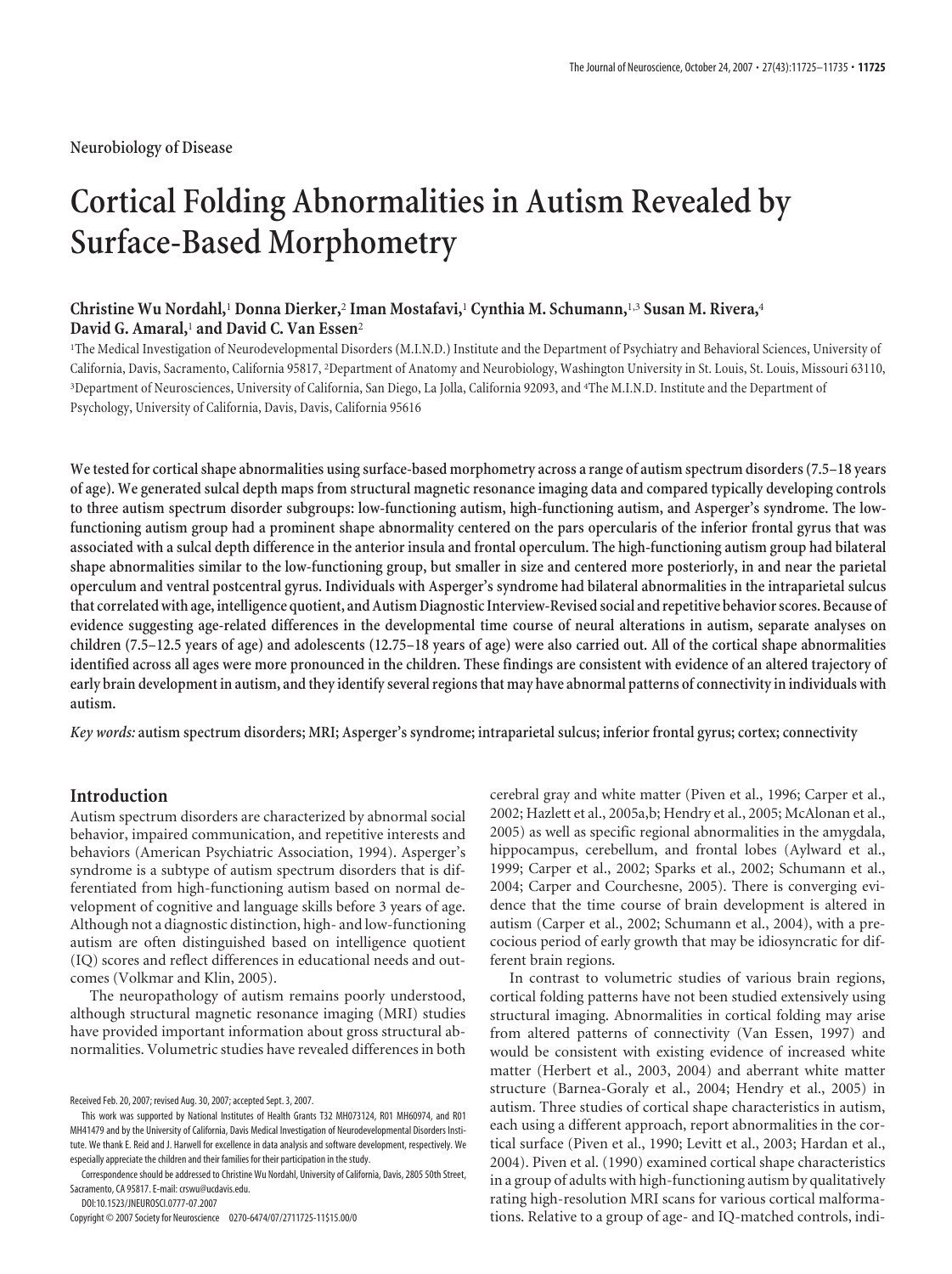#### **Table 1. Subject demographics**

|                     | LFA       | <b>HFA</b> | ASP         | TD        |
|---------------------|-----------|------------|-------------|-----------|
| n                   | 17        | 14         | 15          | 29        |
| Age                 | 13.3(2.9) | 11.4(3.1)  | 12.3(3.2)   | 11.8(2.6) |
| Full-scale IQ       | 56 (10)*  | 89 (16)*   | 97 $(17)^*$ | 115(12)   |
| Verbal IO           |           | $87(21)$ * | 105(23)     | 113 (14)  |
| Performance IQ      |           | $92(13)*$  | $91(16)*$   | 114(13)   |
| <b>ADI-R Social</b> | 23(6)     | 19(6)      | 18(4)       |           |
| Communication       | 16(4)     | 16(3)      | 14(4)       |           |
| Repetitive behavior | 7(3)      | 6(2)       | 7(4)        |           |

Data are expressed as mean (SD). Verbal and performance IQ scores are not available for LFA subjects. IQ scores are available for 19 TD subjects.  $*_p$  < 0.01, significantly different from TD controls.

viduals with autism were reported to have a significantly higher incidence of cortical abnormalities such as polymicrogyria, schizencephaly, and macrogyria. In a preliminary study, Hardan et al. (2004) reported that children and adolescents with autism had a higher left frontal gyrification index than controls, but that adults did not. Levitt et al. (2003), using manually traced threedimensional (3-D) sulcal trajectories, reported an anterior and superior shift in the Sylvian fissure, superior temporal sulcus, and inferior frontal sulcus in children with high-functioning autism. Here, using a surface-based approach involving sulcal depth maps that previously revealed dozens of folding abnormalities in Williams Syndrome (Van Essen et al., 2006), we identify and characterize significant folding abnormalities in each autism spectrum subgroup.

# **Materials and Methods**

#### *Subjects*

Participants in this study included 75 male volunteers, ages 7.5–18.5, divided into four diagnostic groups: low-functioning autism (LFA) (fullscale IQ <70), high-functioning autism (HFA) (full-scale IQ  $\geq$ 70), Asperger's syndrome (ASP), and typically developing controls (TD). All participants with an autism spectrum disorders (ASD) diagnosis were recruited through the UC Davis M.I.N.D. Institute. Diagnostic assessments included the Autism Diagnostic Observation Schedule-Generic (ADOS-G) (DiLavore et al., 1995; Lord et al., 2000) and the Autism Diagnostic Interview-Revised (ADI-R) (Lord et al., 1994). Children diagnosed with Asperger's syndrome met DSM-IV criteria and had developed phrase language before 36 months. IQ scores were obtained using the Wechsler Intelligence Scale for Children (Wechsler, 1991) or the Wechsler Abbreviated Scale of Intelligence (Wechsler, 1999) for highfunctioning children. The Leiter International Performance Scale-Revised (Roid and Miller, 1997) was used to assess IQ in nonverbal children (including all children in the low-functioning autism group). IQ scores for all ASD participants and 19 typically developing controls were obtained. Subject demographics and ADI-R domain scores for the ASD participants are provided in Table 1.

Typically developing controls were recruited from the UC Davis M.I.N.D. Institute, through newspaper advertisements in the greater Sacramento area, and through word of mouth. Participants were excluded from the study if they had a diagnosis of fragile X, seizure disorder, tuberous sclerosis, obsessive compulsive disorder, bipolar disorder, or any other major neurological disorder. Typically developing controls were also excluded if they had a family member with an autism spectrum disorder. All protocols for this study were approved by the UC Davis Institutional Review Board. Informed consent was obtained by the parent or guardian of each participant, and the study participant gave their assent when possible. Some of the subjects in this study (all ASD subjects and 14 typically developing controls) were also included in previous reports (Lotspeich et al., 2004; Schumann et al., 2004).

#### *MRI protocol*

All subjects were scanned at the UC Davis Medical Center. Participants requiring general anesthesia were scanned at the UC Davis Hospital using a 1.5 T GE Signa Horizon imaging system (17 LFA, 13 HFA, and 7 ASP), and all other participants (including all TD controls) were scanned at the UC Davis Imaging Research Center using a 1.5 T GE Signa NV/I system. Validation of the comparability of images from the two different scanners was performed previously (Lotspeich et al., 2004). A high-resolution three-dimensional T1-weighted scan was used for surface-based analysis of each participant. For most subjects ( $n = 60$ ; all ASD subjects and 14 TD controls), the T1-weighted sequence was a 3D spoiled gradient recalled echo (SPGR) sequence with the following parameters: repetition time (TR), 35 ms; echo time (TE), 6 ms; flip angle (FA), 45°; field of view (FOV), 24 cm; matrix, 256  $\times$  256; slice thickness, 1.5 mm; 124 slices. Data for some of the TD controls ( $n = 15$ ) were obtained as part of a functional MRI (fMRI) study (S. M. Rivera, M. L. Henry, E. A. Crone, A. M. Herrera, and J. L. Langer, submitted manuscript) using a different 3D SPGR T1 weighted sequence: TR 75 ms, TE minimum, FA 15°, FOV 22 cm, matrix  $256 \times 256$ , slice thickness 1.3 mm, 128 slices. Using two different SPGR sequences to acquire the TD control data increased heterogeneity within the TD control group, but an extensive set of validation analyses indicate that systematic differences between the two sets of TD data do not account for the main findings reported below (see supplemental material, available at www.jneurosci.org).

#### *Image processing*

All images were resampled to 1 mm<sup>3</sup> isotropic voxels and oriented along a horizontal line through the anterior and posterior commissures. To reduce variability arising from differences in total brain size, images were spatially normalized to the standardized MNI-152 template (average of 152 T1-weighted images from the International Consortium of Brain Mapping project) using FLIRT (FMRIB's Linear Image Registration Tool; http://www.fmrib.ox.ac.uk/fsl/flirt/index.html) (Jenkinson and Smith, 2001).

Cortical surfaces and sulcal depth maps for each hemisphere were generated and registered to the PALS-B12 (Population-average, landmark- and surface-based) atlas target (Van Essen, 2005) using Caret 5.4 and Caret 5.5 software, as summarized below and illustrated in Figure 1. For each hemisphere, a segmentation boundary running midway through cortical gray matter (approximating cortical layer 4) was generated using the SureFit method (Van Essen et al., 2001) (Fig. 1*B*). An automated error correction algorithm followed by manual editing removed topological errors and other surface irregularities. The raw cortical surface enclosing the segmentation boundary was slightly smoothed to generate a 3D fiducial surface (Fig. 1*C*). A cerebral hull boundary was created by applying dilation and erosion operations to the initial cortical segmentation (Fig. 1*D*), and a resulting cerebral hull surface was also generated (Fig. 1*E*). Sulcal depth was computed as the distance from each node on the fiducial surface to the nearest node on the cerebral hull surface. When displayed on an inflated surface (Fig. 1*F*), the map of sulcal depth allows detailed information about the native cortical shape to be viewed on an extensively smoothed surface.

## *Registration and standard-mesh surface representation*

Cortical surfaces and sulcal depth maps for each hemisphere were registered to the PALS-B12 atlas using landmark-based registration. Six highly consistent anatomical landmarks were drawn on each individual's flattened cortical surface and used to register each individual sphere to the PALS-B12 atlas sphere. The landmarks consisted of the central sulcus, calcarine sulcus, Sylvian fissure, anterior half of the superior temporal gyrus, and the dorsal and ventral segments of the medial wall [compare Fig. 2, Van Essen (2005); http://brainvis.wustl.edu/help/landmarks\_ core6/landmarks\_core6.html]. Two trained raters (C.W.N. and I.M.) performed segmentations and landmark assignments. To minimize the effects of inter-rater differences, all segmentations and landmarks were evaluated and revised by a third highly trained individual.

The registration process allowed each individual fiducial surface to be represented as a "standard-mesh" representation (Van Essen, 2005) that facilitates concurrent visualization of corresponding locations in either hemisphere from different individuals. This was essential for making quantitative surface-based comparisons between hemispheres and within and across groups. Standard-mesh fiducial surfaces within each group were averaged across subjects to generate average fiducial surfaces for each group.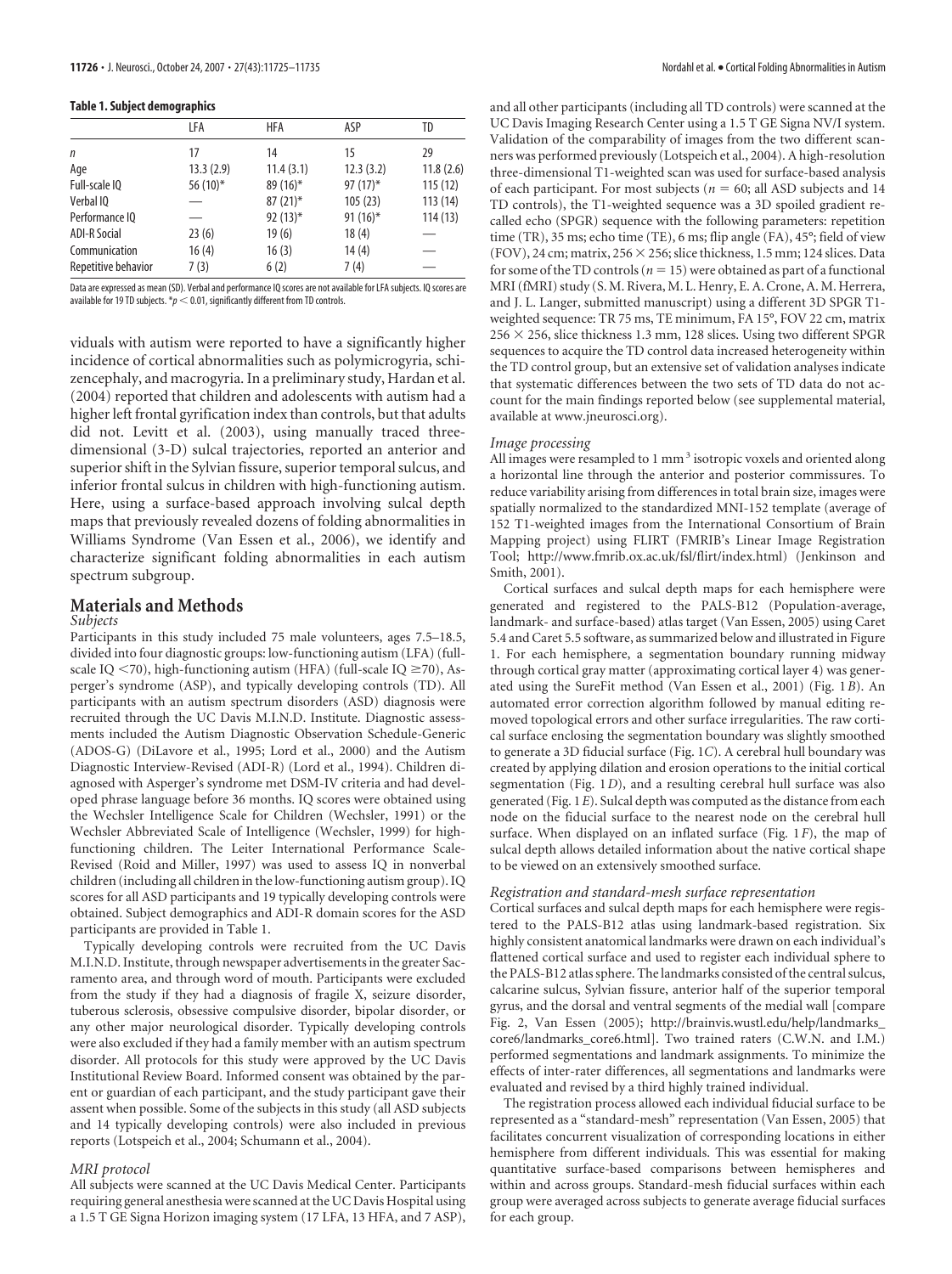

**Figure 1.** Method for generating sulcal depth maps. *A*, Coronal section through a highresolution T1-weighted MRI for an individual subject. Hemispheres are cropped and analyzed separately. **B**, A segmentation boundary running midway through cortical gray matter (shown overlaid on the MRI in pink) is used to generate a fiducial surface (C). D, A cerebral hull boundary is created by dilating and expanding the segmentation boundary and a cerebral hull surface is generated (*E*).*F*, Sulcal depth maps are generated by calculating the distance from each node on the fiducial surface to the nearest node on the cerebral hull surface. Darker areas represent deeper sulcal depth measurements.

#### *Data analyses*

*Overview.* Group differences were evaluated across all ages (7.5–18.5 years) for each ASD subgroup relative to TD controls (LFA vs TD, HFA vs TD, ASP vs TD). Because of existing evidence suggesting an altered neurodevelopmental time course in autism, a secondary set of analyses was performed in which children (7.5–12.5 years) and adolescents (12.75– 18.5) were evaluated separately. Clusters identified as significantly different between groups were viewed on group-average and individual fiducial surfaces to discern the anatomical basis of the difference in sulcal depth. For clusters identified across all ages, correlational analyses were performed to determine whether sulcal depth measurements within areas that showed a group difference were related to age, full-scale IQ, and ADI-R domain scores.

*Statistical analyses.* For each group comparison, a *t*-statistic value (assuming unequal variance) was computed at each node using the individual depth values within each group (see also Van Essen et al., 2006). Two statistical methods, a cluster-size analysis and an interhemispheric correlation analysis, were used to test for significant differences in sulcal depth across groups. Cluster-size analyses tested for unilateral group differences separately for the left and right hemispheres. The *t*-statistic maps were thresholded at  $p = 0.01$  for each node, which was low enough to yield clusters of a biologically plausible size, yet not so low as to merge clearly distinct regions. To account for multiple comparisons, permutation analyses (2500 iterations) were then applied to determine a cluster size threshold for statistically significant group differences ( $p < 0.05$ ) (Nichols and Holmes, 2002). Separate permutation analyses and cluster size cutoffs were determined for each comparison. Bonferroni corrections were applied for each subgroup analysis (LFA vs TD, HFA vs TD, ASP vs TD) to control for the comparison of multiple *t*-maps using the same group of control subjects ( *p* values were multiplied by 3).

Interhemispheric correlation analyses tested for bilateral group differences in sulcal depth. Although a size threshold was still applied, these analyses could detect smaller clusters than the unilateral cluster size analyses provided that the pattern was bilateral. In brief, the product of *t*-statistic values for left and right hemispheres was computed at each node. The resulting *t*-correlation map was thresholded to a level equal to double the  $p = 0.01$  threshold for the corresponding single hemisphere test, and permutation analyses (2500 iterations of shuffled *t*-maps) were performed to identify significant interhemispheric clusters. As with the cluster-size analyses, Bonferroni corrections were applied to the subgroup analyses to account for the comparison of multiple *t*-maps using the same group of control subjects ( *p* value multiplied by 3).

*Visualization and validation of sulcal depth differences.* The location of each significant cluster revealed by the statistical analyses was visualized on individual and group-average fiducial surfaces to assess the underlying biological abnormality. Group-average fiducial surfaces were also overlaid onto the MNI-152 template MRI volume to facilitate visualization of sulcal depth differences on MRI slices. In some instances, pronounced anatomical differences were apparent in a nearby gyral region but not in the immediate vicinity of the cluster identified by the sulcal depth analysis (see Results, Fig. 3). Probabilistic maps were generated to objectively visualize and validate these gyral shape abnormalities associated with nearby sulcal depth differences (for methodological detail, see supplemental material, available at www.jneurosci.org).

*Correlational analyses.* For each ASD subgroup comparison with TD controls across all ages, correlation analyses were performed using Fisher's *r*-to-*z* transformation to determine the relationship between mean sulcal depth within each significant cluster with age, full-scale IQ, and ADI-R domain scores (social, communication, and restricted, repetitive and stereotyped behavior). Correlations of sulcal depth with age and full-scale IQ were examined separately for the TD group and the ASD subgroups. Correlations between sulcal depth and ADI-R domain scores were limited to ASD participants. No corrections were made for multiple comparisons because these were follow-up analyses on regions previously determined to be significant.

*Data access.* These data are available for additional visualization and analysis via the SumsDB database http://sumsdb.wustl.edu/sums/ directory.do?id-6612230.

# **Results**

## **Group differences: cluster size and interhemispheric analyses** *Across all ages (7.5–18.5 years)*

Figure 2 shows *t*-statistic maps (*t*-maps) for the cluster size analyses and interhemispheric correlation analyses displayed on inflated and very inflated surfaces of the PALS-B12 atlas. Numerous clusters exceeded the *t*-map thresholds, but only those identified with arrows were statistically significant after correction for multiple comparisons (see Materials and Methods). Table 2 provides additional information about the location and characteristics of the significant regions.

The top two rows of Figure 2 show results for the LFA group.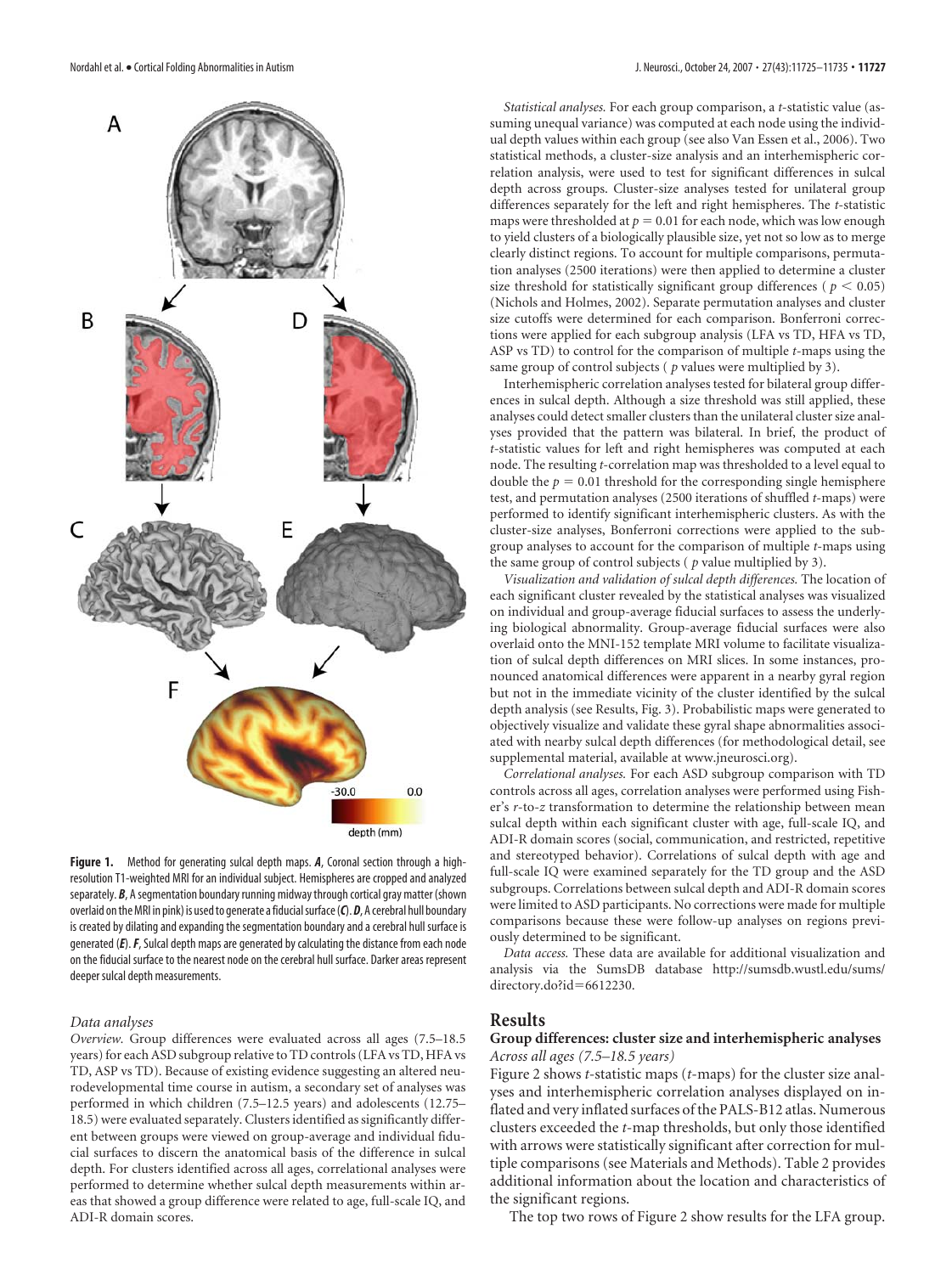The unilateral cluster-size analysis (left columns) revealed that sulcal depth was significantly deeper ( $p = 0.01$ ) in the left frontal operculum and anterior insula of LFA compared with the TD group (blue– green patch next to arrows in the left hemisphere). The average depth difference in this region was 2.6 mm (Table 2, top row). In the right hemisphere, the corresponding frontal opercular region showed the opposite trend: sulcal depth was on average slightly (albeit not significantly) deeper for TD than for LFA, and the interhemispheric *t*-correlation map was negative (i.e., anticorrelated) in this region (blue– green patches in top right panels). This indicates that the sulcal depth abnormality in the frontal operculum of the LFA group is genuinely restricted to the left hemisphere, rather than being bilateral.

For the HFA group (Fig. 2, middle rows), the cluster-size analysis revealed that sulcal depth was significantly deeper ( $p = 0.01$ ) in the left parietal operculum for HFA compared with the TD group. In the corresponding location in the right hemisphere, the interhemispheric correlation analysis revealed that the HFA sulcal depth abnormality is symmetric across the two hemispheres ( $p =$ 0.005). In the left hemisphere, the HFA and LFA sulcal depth abnormalities are separated by 12 mm (center-to-center).

For the ASP group (Fig. 2, bottom rows), the cluster-size analysis did not reveal any significant abnormalities, but the interhemispheric correlation analysis revealed a significant bilateral cluster in the intraparietal sulcus ( $p = 0.02$ ) in which the ASP group was on average 4.5 mm deeper than the TD group (Table 2). Although this cluster passed statistical significance, it should be interpreted with caution because of heterogeneity in the TD control group (see supplemental material, available at www.jneurosci.org).

## *Children (7.5–12.5 years)*

Analyses restricted to the younger age range revealed a similar but more pronounced pattern of significant clusters for each ASD sub-





**Figure 2.** T-maps for cluster size analyses (*A*) and interhemispheric correlation analyses (*B*) for each subgroup comparison across all ages overlaid on the PALS-B12 inflated and very inflated surfaces. A, T-statistic maps are thresholded to  $p = 0.01$ . Clusters that surpass the size threshold for significance are identified by arrows (left parietal operculum in HFA group and left frontal operculum in LFA group).  $\bm{B}$ , T-correlation maps are thresholded to twice the *t*-value (  $p=0.01$ ) used in corresponding single hemisphere analyses. Bilateral clusters that surpass the size threshold are identified by arrows (intraparietal sulcus in the ASP group and parietal operculum in the HFA group).

ages), but the depth difference between HFA and TD controls was slightly greater in the younger comparison (2.1 vs 1.7 mm for HFA children vs all ages). The center-to-center separation of the HFA vs LFA depth abnormalities in the left hemisphere was greater (18 mm) than with the all-age analysis. For the ASP group, the cluster size analyses identified a significant cluster in the left intraparietal sulcus  $(p = 0.04)$ , and the interhemispheric correlation analysis revealed a spatially symmetric cluster in the right hemisphere ( $p = 0.0012$ ) that was larger (5.0 vs  $2.8 \text{ cm}^2$  for ASP children vs all ages) and showed a greater depth difference (5.6 vs 4.5 mm for ASP children vs all ages).

## *Adolescents (12.75–18.5 years)*

There were no significant differences between any of the ASD subgroups relative to TD controls. However, the statistical power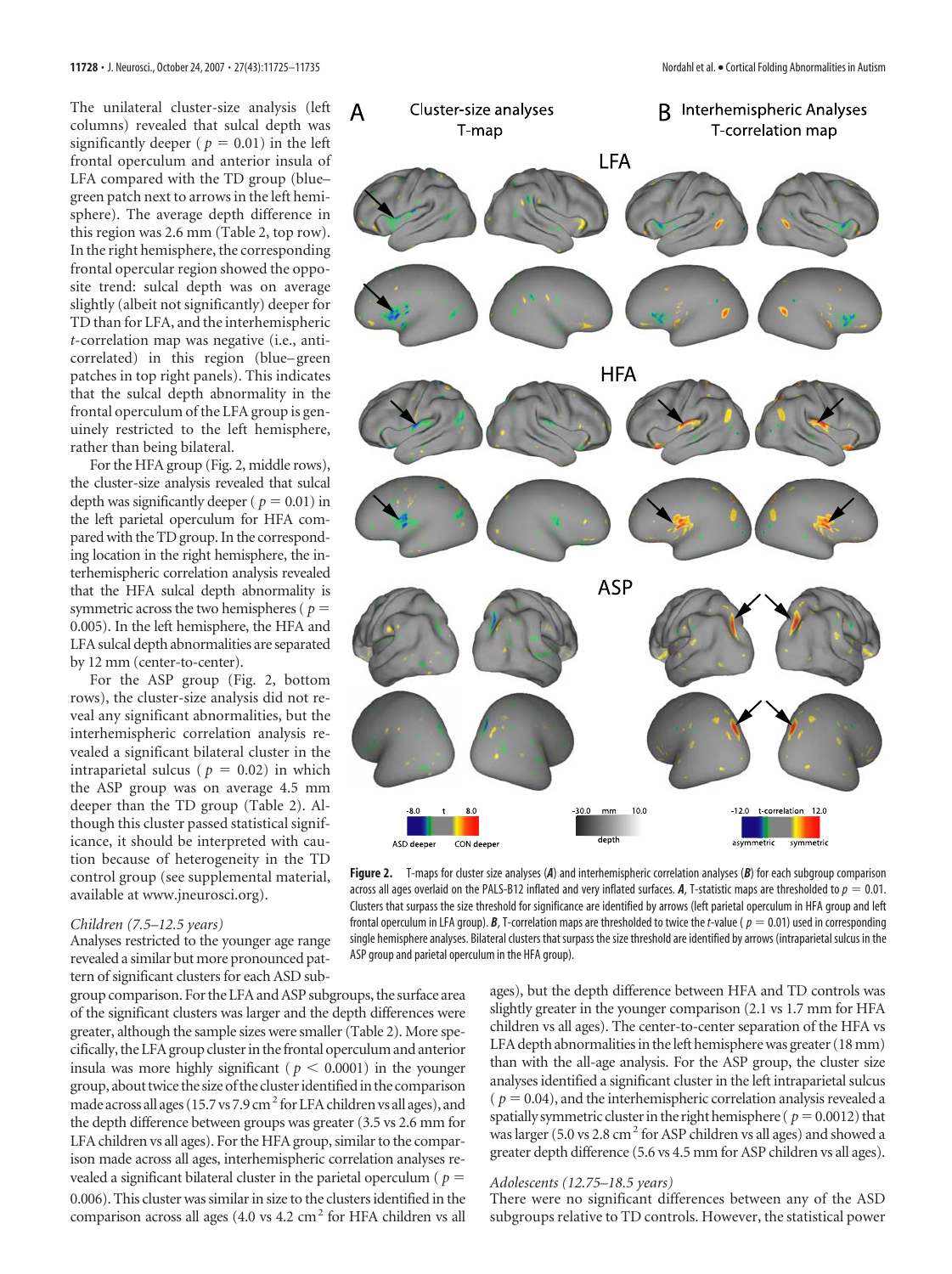

Figure 3. A, Schematic of a fiducial surface contour and the overlying cerebral hull. The sulcal depth measurement, denoted by the dotted line, isthe distance from asingle node onthe fiducialsurfacetothe nearest node onthe cerebral hull. *B*,*C*, Schematics of two different anatomical configurations that could give rise to differences insulcal depth measurements between groups. The gray lines represent the control scenario. *B*, Deeper sulcus: the relative position of the gyri and sulcus are the same, but the red fiducial surface has a deeper fundus than the control.*C*, More prominent gyrus: the difference in height of one gyrus causes the cerebral hulls to diverge. The green fiducial surface has a deeper sulcal depth measurement than the control, but the region associated with the depth difference is in the neighboring gyrus, not in the fundus of the sulcus. No depth difference appears on the gyrus itself in *C*because sulcal depth is always zero at the crown of a gyrus.

to detect significant differences was considerably lower in the adolescent age group because of smaller sample sizes, particularly in the TD controls (9 adolescent TD controls vs 20 children TD controls).

The statistical tests used here are relatively conservative. Our results provide hints of several additional candidate folding abnormalities that may prove to be significant using larger sample sizes or alternative statistical methods (see supplemental material, available at www.jneurosci.org).

#### **Localization of folding abnormalities**

Although sulcal depth *t*-maps were critical for identifying significant differences between groups, the anatomical underpinnings of those differences are not necessarily discernible from the *t*-maps alone. A group difference revealed by the sulcal depth analysis may, in principle, arise from a number of anatomical configurations. Two conceptually distinct possibilities (deeper sulcus vs more prominent gyrus) illustrated schematically in Figure 3 represent situations encountered in the present study.

Figure 4 shows results for the cluster identified in the LFA children group comparison. Data from the younger age groups is used for visualization purposes because the sulcal depth differences were generally greater in magnitude and of higher statistical significance. Figure 4*A* shows the sulcal depth abnormality from the young LFA vs TD cluster-size analysis (blue) displayed on a very inflated left hemisphere. Plots of average sulcal depth within the significant cluster for each individual subject show that there is very little overlap between the LFA and TD groups (Fig. 4*B*). Figure 4*C* shows coronal slices through the average fiducial surface for the LFA (red contour) and TD (blue contour) groups, displayed on the MNI-152 MRI template. In the region of significant depth differences in the operculum (black arrow, Fig. 4*C*), the slight depth difference  $(<1$  mm) is much smaller than the observed 3.5 mm sulcal depth difference between groups (see Table 2). The nearby gyral cortex is more prominent in the LFA compared with TD average fiducial surface (yellow arrow, Fig. 4*C*), but only in the left hemisphere (analogous to the schematic depicted in Fig. 3*C*). A probabilistic map of the gyral region that contributed to the sulcal depth measurements in the significant cluster revealed a region centered on the pars opercularis of the inferior frontal gyrus and extending into ventral portions of the

neighboring precentral and postcentral gyri (Fig. 4*D*), high and low thresholds in green and yellow, respectively. Within this region, a significant difference in the *z*-direction of average coordinate values was detected ( $p = 0.048$ , corrected for multiple comparisons of *x*, *y*, and *z* directions), with the LFA group extending more ventrally than the TD group. Comparison with cytoarchitectonic cortical areas reveals that the LFA folding abnormality is centered on ventral BA 44 and extends into ventral BA 4 and BA 6, as well as BA 43 (Fig. 4*E*) (Brodmann, 1909; Amunts et al., 1999; Van Essen, 2005).

For the bilateral HFA abnormality identified in the younger children (Fig. 5*A*), plots of individual depth measurements for the left and right clusters (Fig. 5*B*) show an average depth difference of 2 mm in each hemisphere. Figure 5*C* (black arrows) shows the depth difference

within the operculum on the MNI-152 MRI template. The HFA (red) fiducial surface is deeper than the TD (blue) bilaterally by  $\sim$ 1 mm. Because this depth difference is only one-half of the 2.1 mm depth difference between groups (see Table 2), the remaining difference may reflect a gyral abnormality. Figure 5*D* shows the probabilistic map of the affected gyral region, centered on the ventral portion of the postcentral gyrus, on averaged HFA and TD left hemisphere fiducial surfaces. A subtle shape difference is discernible in the ventral postcentral gyrus, but there were no significant differences between the average *x*-, *y*-, and *z*-coordinate values. Further analyses will be required to ascertain the relative contributions of gyral versus sulcal folding abnormalities to the significant HFA sulcal depth difference.

Figure 6 shows a similar analysis for the folding abnormality identified in the intraparietal sulcus (IPS) of the ASP group. Posterior views of the average fiducial surfaces show the ASP (Fig. 6*A*) deeper than TD (Fig. 6*B*) within the significant cluster (black contour). The average depth difference in this region is close to 6 mm (Table 2) as is evident in Figure 6*C*, which shows coronal slices through the average fiducial surfaces for ASP (red) and TD controls (blue) overlaid on a coronal slice of the MRI template. The IPS in the ASP group is in approximately the same location but is markedly deeper than the TD controls (corresponding to the schematic illustrated in Fig. 3*B*). Comparison to previously defined cortical areas (Fig. 5*D*,*E*) indicates that the IPS folding abnormality overlaps extensively with visuotopic area V7 (Press et al., 2001; Van Essen, 2005) and occupies a small portion of BA 19 (Brodmann, 1909; Van Essen, 2005).

# **Correlational analyses**

# *Age and full-scale IQ*

The folding abnormality identified in the left intraparietal sulcus of the ASP group across all ages showed significant correlations between mean depth and age (Fig. 7A, filled circles)  $(r = -0.72,$  $p = 0.002$ ) but not for the corresponding region in the TD group (open circles,  $r = 0.03$ ,  $p = 0.86$ ). Figure 7*B* shows that mean depth in the left IPS was also correlated with IQ in both the ASP (filled circles,  $r = -0.55$ ,  $p = 0.03$ ) and TD (open circles,  $r =$  $-0.47$ ,  $p = 0.04$ ) groups. Mean depth in the right IPS was not correlated with age or IQ in either ASP or TD groups. Nor were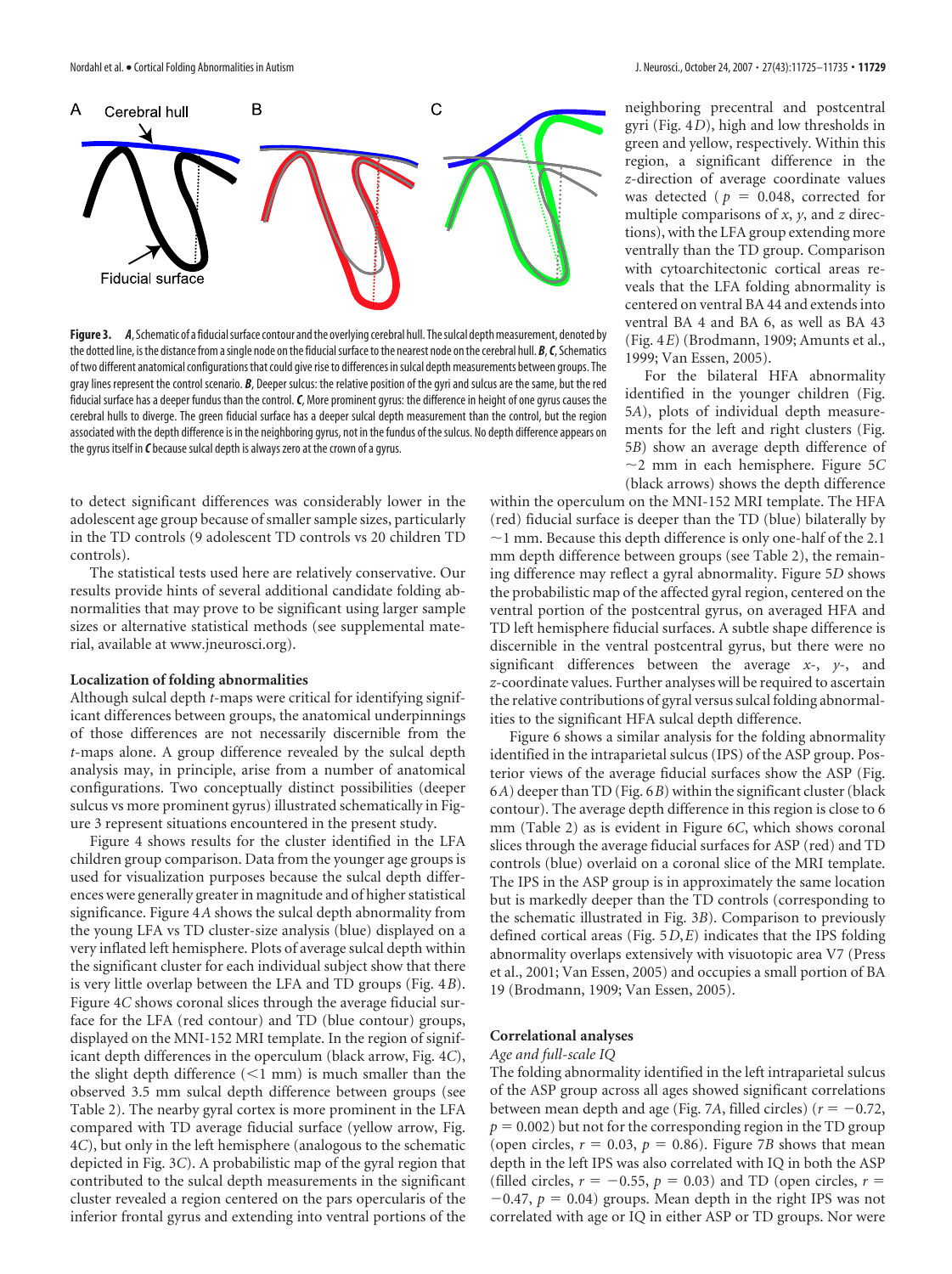#### **Table 2. Significant clusters for group comparisons made across all ages and in children only**

|                           | Cluster location                      | t-map threshold | Cluster size<br>threshold $\text{mm}^2$ ) | Cluster size in<br>$mm2$ ( <i>p</i> value) | Stereotaxic coordinates |       | Depth | % Difference<br>relative to TD |                         |
|---------------------------|---------------------------------------|-----------------|-------------------------------------------|--------------------------------------------|-------------------------|-------|-------|--------------------------------|-------------------------|
|                           |                                       |                 |                                           |                                            | X                       |       | Ζ     | difference<br>(mm)             | average sulcal<br>depth |
| All ages                  |                                       |                 |                                           |                                            |                         |       |       |                                |                         |
| $LFA (n = 17)$            | L frontal operculum                   | $-2.69$         | 316                                       | 793 (0.01)                                 | $-37$                   | 4     | 9     | 2.6                            | 13                      |
| HFA $(n=14)$              | Bilateral parietal operculum          | 5.40            | 162                                       | 420 (0.005)                                | ±43                     | $-12$ | 16    | 1.7                            | 8                       |
| ASP $(n = 15)$            | <b>Bilateral intraparietal sulcus</b> | 5.40            | 158                                       | 278 (0.017)                                | ±28                     | $-67$ | 37    | 4.5                            | 41                      |
| Children (7.5-12.5 years) |                                       |                 |                                           |                                            |                         |       |       |                                |                         |
| LFA $(n=8)$               | L operculum                           | $-2.78$         | 407                                       | 1568 (< 0.0001)                            | $-38$                   | $-3$  |       | 3.5                            |                         |
| HFA $(n=8)$               | Bilateral parietal operculum          | 5.56            | 205                                       | 402 (0.006)                                | ±44                     | $-14$ | 18    | 2.1                            | 9                       |
| ASP $(n=8)$               | <b>Bilateral intraparietal sulcus</b> | 5.56            | 195                                       | 496 (0.0012)                               | ±27                     | $-69$ | 37    | 5.6                            | 52                      |

No significant clusters were identified in the analyses restricted to adolescents (12.75–18.5 years). Bilateral clusters were identified by interhemispheric correlation analyses, and unilateral clusters were identified by Different t-values (corresponding to  $p < 0.01$ ) were used to generate t-maps for each comparison. Separate permutation analyses to determine significant cluster size thresholds were carried out for each comparison. Actual surpassed the size thresholds and corresponding p values were corrected for multiple comparisons to the same TD control group. For each cluster, the depth difference reflects how much deeper the ASD group was relative to t The depth difference is also depicted as the percentage difference relative to TD controls average depth. Cluster size refers to surface area of the cluster on the PALS average fiducial surface compensated for the average individual fiducial surfaces. L, Left.

there any significant correlations between the LFA or the HFA groups and age or IQ.

#### *ADI-R domain scores*

Correlation coefficients for each comparison are depicted in Table 3. For the ASP group, mean depth in the left IPS cluster was correlated with the restricted, repetitive, and stereotyped behaviors score ( $p =$ 0.002), and mean depth in the right IPS cluster was correlated with the social domain score ( $p = 0.01$ ). There was a marginally significant correlation between mean depth in the right IPS with the restricted, repetitive, and stereotyped behaviors score ( $p = 0.05$ ). There were no correlations between any of the ADI-R domain scores with mean depth in clusters identified in the LFA and HFA group comparisons.

## **Discussion**

This is the first study to use surface-based morphometry to test for cortical folding abnormalities in children and adolescents with a range of autism spectrum disorders. Across all ages, we observed abnormalities in each ASD subgroup. LFA individuals had a prominent shape abnormality centered on the pars opercularis of the left inferior frontal gyrus that accounts for a sulcal depth difference in the anterior insula and frontal operculum. The HFA group had bilateral sulcal depth differences in the parietal operculum that may

in part reflect shape abnormalities in the ventral postcentral gyrus. Individuals with ASP had deeper intraparietal sulci bilaterally, and abnormal depth was correlated with age, IQ, and ADI-R social and repetitive behavior domain scores. When analyses were performed in children and adolescents separately, the LFA and ASP differences were more pronounced in the younger age group.

## **Comparison with previous studies**

Widespread neuroanatomical abnormalities of the cerebral cortex in autism have been reported in previous neuroimaging studies using different analytic methods. Gray matter abnormalities have been reported in frontal and temporal regions, as



**Figure 4.** Visualization of the folding abnormality in the LFA group in children. *A*, The LFA cluster in the frontal operculum identified by the cluster size analysis is shown on the PALS-B12 very inflated surface. The black line denotes the location of the coronal slice depicted in *C*. *B*, Plots of individual mean depths within the significant cluster for LFA and TD groups.*C*, Outlines of group-averaged fiducial surfaces (LFA in red; TD in blue) are overlaid onto the MNI-152 MRI template. The black arrow indicates the location of the cluster in the frontal operculum. Note that the red and blue surfaces overlap almost completely at this location. In contrast, the yellow arrow depicts the gyral region in the inferior frontal gyrus that is different between groups. The LFA group extends more ventrally than the TD group. This difference occurs only in the left hemisphere. *D*, The green outlines on the group-averaged LFA and TD fiducial surfaces depict the gyral region most strongly associated with the sulcal depth abnormality. The yellow outlines depict a more liberal estimation of the location of the gyral shape abnormality for the LFA group (pars opercularis of the inferior frontal gyrus and ventral portions of the precentral and postcentral gyri). **E**, The affected area for the LFA group is overlaid onto the PALS-B12 inflated surface with Brodmann areas identified.

> well as in the fusiform gyri in HFA and ASP individuals (Abell et al., 1999; Boddaert et al., 2004; Salmond et al., 2005). Levitt et al. (2003) analyzed sulcal patterns in HFA children by drawing the trajectories of 11 major sulci on 3-D models of the external cortical surface. They reported significantly abnormal trajectories for seven sulci in the left hemisphere and six sulci in the right, in a largely symmetric pattern. The bilateral sulcal trajectory abnormalities they reported for the Sylvian fissure and the superior temporal sulcus may be related to the bilateral folding abnormality we found in comparably aged HFA children, which included depth differences in the parietal operculum and shape differences in the ventral postcentral gyrus.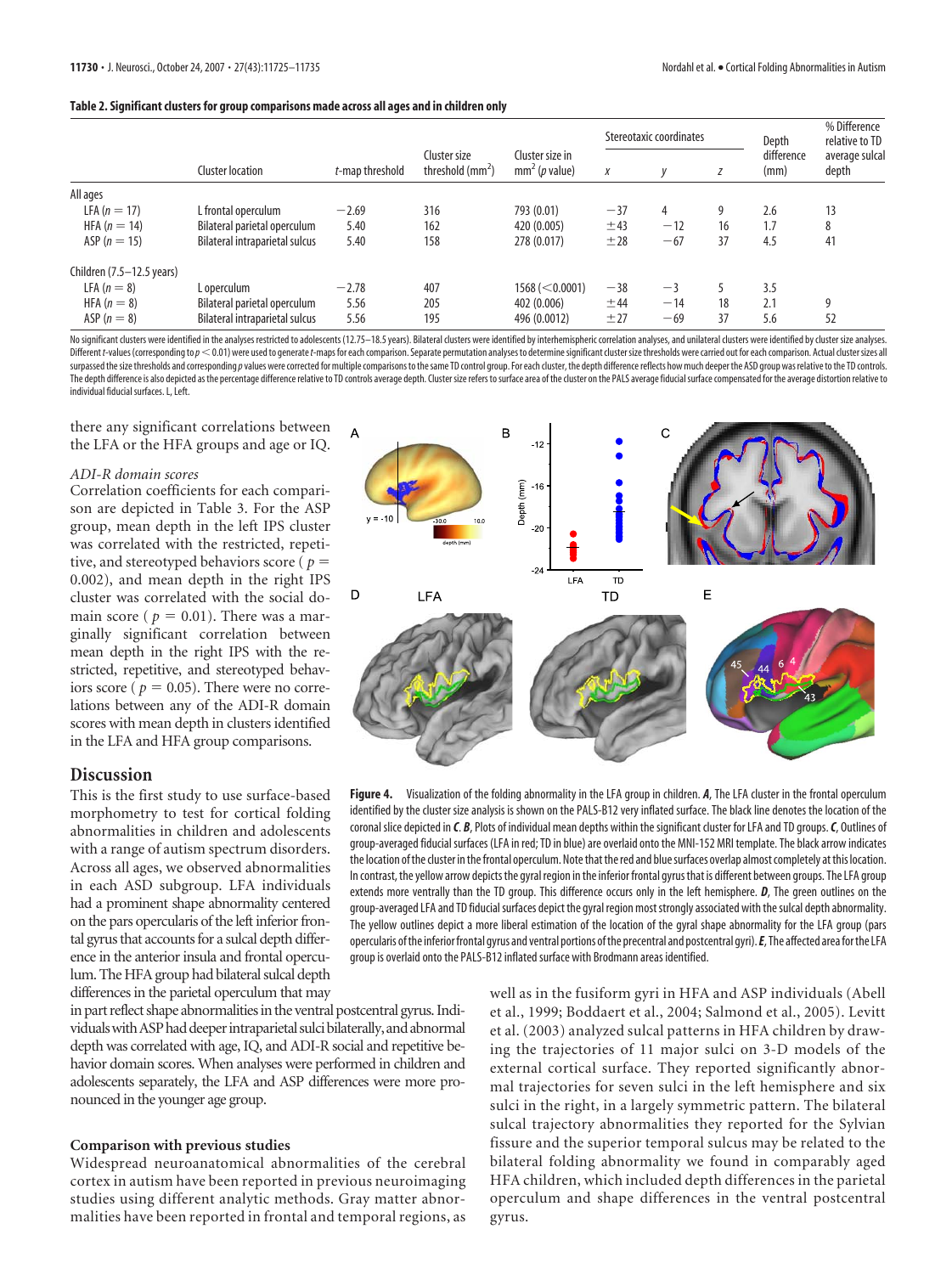

**Figure 5.** Visualization of the folding abnormality in the HFA group in children. *A*, The HFA cluster in the parietal operculum identified by the cluster size analysis is shown on the left hemisphere PALS-B12 very inflated surface. The black line denotes the location of the coronal slice depicted in *C*. *B*, Plots of individual mean depths within the left and right significant clusters for HFA and TD groups.*C*, Outlines of group-averaged fiducialsurfaces(HFA inred; TD in blue) are overlaid onto the MNI-152 MRI template. The black arrow indicates the location of the cluster in the parietal operculum. The HFA surface is deeper than the TD surface by  $\sim$  1 mm.  $D$ , The yellow outline overlaid onto group-averaged HFA and TD fiducial surfaces depicts the location of the putative gyral shape abnormality in ventral postcentral gyrus. Note that although the right hemisphere is not depicted in *A* or *D*, the abnormality is bilateral, and the corresponding region in the right hemisphere is also affected.

# **Mechanistic perspective: folding abnormalities may reflect abnormal connectivity**

Cortical folding patterns may reflect early patterns of connectivity in the developing brain. A leading theory of how the cortex folds during development invokes mechanical tension along long-distance axons (Van Essen, 1997). By this theory, strongly connected cortical regions are pulled together, with gyri forming in between; weakly connected regions are allowed to drift apart, with sulci forming in between; and aggregate axonal length approaches a global minimum. Although still unproven, this hypothesis is supported by recent observations (Hilgetag and Barbas, 2005, 2006).

A pathological perturbation during cortical development might alter the size of particular areas and/or the pattern of connectivity between areas. This in turn could lead to systematic abnormalities in cortical folding patterns, as suggested for Williams Syndrome (Van Essen et al., 2006). In autism, the specific perturbations that underlie folding abnormalities are unknown. It is possible that the folding abnormalities identified in the intraparietal sulcus in the ASP group and the inferior frontal, precentral, and postcentral gyri in the LFA and HFA groups reflect alterations in the size of cortical areas and/or abnormal connectivity. Courchesne and Pierce (2005) suggest that neuroinflammation and abnormalities in cortical microcircuitry in the frontal lobes during early development may lead to alterations in both local and long distance frontocortical projections. Our findings are consistent with abnormalities in connectivity of restricted portions of frontal and parietal cortex. It is now feasible to test for correlations between abnormalities in functional organization and cortical folding using diffusion tractography (Johansen-Berg and Behrens, 2006), functional connectivity analysis (Fox et al., 2005; Vincent et al., 2007), and other noninvasive neuroimaging methods.

# **Significance of folding abnormalities in different subtypes and age groups of ASD**

Neuroanatomical differences between the different diagnostic subgroups of ASD have rarely been studied systematically. Our finding of different cortical shape abnormalities in LFA, HFA, and ASP suggests that ASD subgroups are not simply a continuum in severity of a single neurobiological abnormality. The functional relevance of differences between the subgroups is not yet clear however, and additional studies with larger sample sizes and careful distinction between various diagnostic groups are needed to explore the different patterns of cortical shape abnormalities between the major subtypes of ASD. It will also be important to compare children with low-functioning autism to nonautistic children matched for IQ to determine whether these cortical shape abnormalities are specific to autism. It will be equally important to examine cortical shape characteristics in a sample that includes females with autism to explore potential gender-related differences.

In our analyses of age-related differences, we found that cortical shape differences were more pronounced in the younger children and were not discernible in older adolescents. This is consistent with previous reports of increases in cerebral white matter in young children with autism, but not in adolescents (Courchesne et al., 2001; Herbert et al., 2003; Hazlett et al., 2005a,b). We also found a positive relationship between sulcal depth and age in the intraparietal sulcus in individuals with ASP that was not evident in TD controls, suggesting age-related differences between groups. Because the smaller sample sizes in our adolescent age group provided less power to detect group differences, the apparent age dependence in our analysis is suggestive but not compelling in its own right. Furthermore, our study was cross-sectional, involving comparisons between different groups of children and adolescents. A longitudinal study of cortical development would be more sensitive in determining whether and how cortical shape characteristics change over time in autism.

## **Functional significance of regional folding abnormalities**

The prominent shape abnormality identified in individuals with LFA is centered on the pars opercularis of the inferior frontal gyrus. It includes part of Broca's area (BA 44 and 45), a region that has long been associated with language and speech production (see Amunts et al., 1999; Amunts et al., 2004). Current interest in this region also stems from its role in the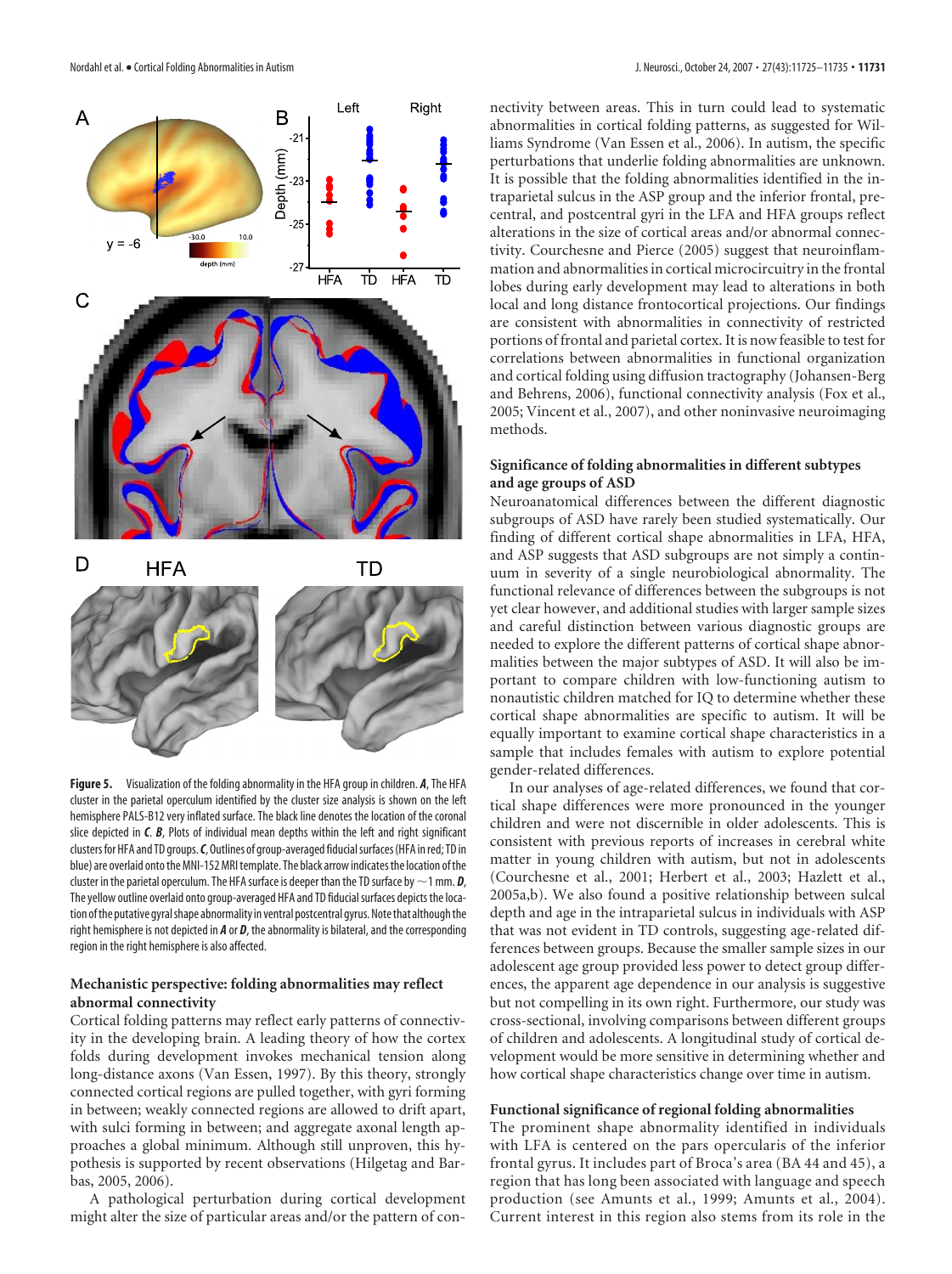ASP

A







**Figure 6.** Visualization of a folding abnormality in the intraparietal sulcus of children in ASP group. *A*, *B*, Bilateral clusters identified from the intrahemispheric correlation analyses are projected on to left and right group-averaged fiducial surfaces for the ASP group (*A*) and TD control group (B). The intraparietal sulcus is deeper in the ASP group than the TD control group. *C*, Outlines of group-averaged fiducial surfaces are overlaid on an MRI template. Arrows depict the intraparietal sulcus. The ASP fiducial surface (red) is significantly deeper in the intraparietal sulcus than the TD fiducial surface (blue). *D*,*E*, Left hemisphere clusters are projected onto the PALS-B12 inflated surfaces with visuotopic areas (*D*) and Brodmann areas (*E*) identified (Van Essen, 2005).



**Figure 7.** Correlations between sulcal depth and age (*A*) and full-scale IQ (*B*) for the left intraparietal sulcus cluster identified in the ASP group across all ages. Depth is correlated with age in the ASP group but not the TD group. Depth is correlated with full-scale IQ in both ASP and TD groups.

**Table 3. Correlation coefficients for ADI-R scores and mean depth in each significant cluster for each ASD group in the comparisons made across all ages**

|                         | ADI-R   |               |                      |  |  |  |
|-------------------------|---------|---------------|----------------------|--|--|--|
|                         | Social  | Communication | Repetitive behaviors |  |  |  |
| LFA                     |         |               |                      |  |  |  |
| Left operculum          | 0.43    | 0.30          | 0.01                 |  |  |  |
| HFA                     |         |               |                      |  |  |  |
| Left operculum          | $-0.10$ | 0.07          | $-0.22$              |  |  |  |
| Right operculum         | $-0.22$ | $-0.10$       | 0.01                 |  |  |  |
| ASP                     |         |               |                      |  |  |  |
| Left IPS                | $-0.10$ | 0.14          | $0.73***$            |  |  |  |
| <b>Right IPS</b>        | $0.63*$ | $-0.15$       | 0.52                 |  |  |  |
| $V = A A P V V = A A A$ |         |               |                      |  |  |  |

 $*_{p}$  < 0.05;  $*_{p}$  < 0.01.

putative human mirror neuron system (Iacoboni and Dapretto, 2006). In nonhuman primates, mirror neurons fire during execution of an action as well as during observation of the same action performed by another individual (Gallese et al., 1996). In humans, putative mirror neuron regions are hypothesized to be involved in various higher-order functions involved in social cognition, including imitation, empathy, and theory of mind (Williams et al., 2001; Carr et al., 2003;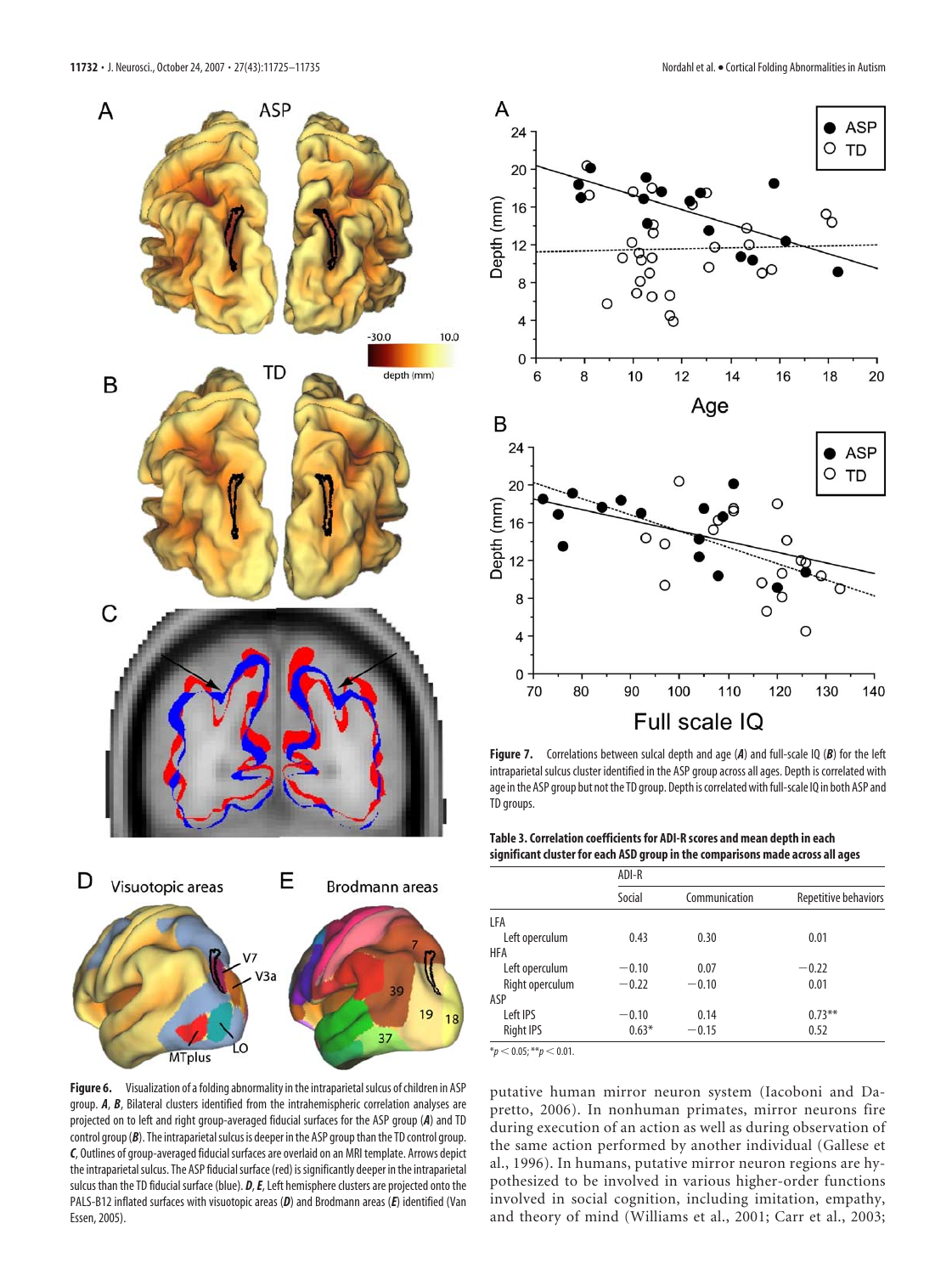Gallese et al., 2004), and there is evidence that the mirror neuron system is dysfunctional in individuals with autism spectrum disorders (Oberman et al., 2005; Dapretto et al., 2006; Hadjikhani et al., 2006; Williams et al., 2006). Dapretto et al. (2006) reported reduced activation bilaterally in the pars opercularis of the inferior frontal gyrus in children with autism spectrum disorders while testing for imitation of emotional expressions. Hadjikhani et al. (2006) reported cortical thinning in a number of frontal, parietal, and temporal regions in adults with autism spectrum disorders, including the pars opercularis of the inferior frontal gyrus and other mirrorneuron regions.

Hadjikhani et al. (2006) also reported cortical thinning in ventral portions of the precentral and postcentral gyri, in the vicinity of the candidate shape abnormality in HFA individuals in the present study. Although the functional significance of this abnormality is unknown, it may be related to the generation of facial expressions. In individuals with autism, the core deficit in social communication often includes flat affect and lack of appropriate use of facial expressions (Yirmiya et al., 1989; American Psychiatric Association, 1994). The parietal operculum, or secondary somatosensory cortex (SII), is implicated in numerous complex functions related to multimodal sensory and motor integration (Caselli, 1993; Bremmer et al., 2001; Disbrow et al., 2003). The shape abnormality in this region may be related to the unusual responses to sensory stimuli that are commonly observed in individuals with autism (Rogers and Ozonoff, 2005; Iarocci and McDonald, 2006).

The intraparietal sulcus, which appears to be abnormal bilaterally in individuals with ASP, is implicated in many aspects of visual attention and visuomotor control (Culham and Kanwisher, 2001; Astafiev et al., 2003; Schluppeck et al., 2005; Silver et al., 2005). Deficits in visual attention occur in young children with autism (Landry and Bryson, 2004) and may be among the first abnormalities detectable in infants who are subsequently diagnosed with autism (Zwaigenbaum et al., 2005). Abnormal connectivity in parietal cortex is consistent with the weak central coherence theory of autism, which proposes that individuals with autism are biased toward local or detail-focused perceptual processing that interferes with perception of global patterns (Frith and Happe, 1994). In an fMRI study of adults with autism, activation was abnormally high in the left intraparietal sulcus during suppression of unattended stimuli (Belmonte and Yurgelun-Todd, 2003), consistent with abnormal information flow that might contribute to weak central coherence.

The intraparietal sulcus abnormalities observed in the present study were not asymmetric as might be expected based on clinical evidence suggesting hemispheric asymmetry for local (left) versus global (right) processing (Robertson et al., 1988). We did, however, observe differences in how average sulcal depth for the left and right intraparietal sulcus regions correlate with ADI-R scores. In individuals with ASP, abnormal depth in the left intraparietal sulcus was related to an increase in the restricted, repetitive, and stereotyped patterns of behavior. In contrast, abnormal depth in the right intraparietal sulcus was related to impairments on the reciprocal social interaction score. Additional studies of connectivity within the intraparietal sulcus and surrounding parietal cortex are warranted, particularly in the context of recent studies that suggest that the temporo-parietal junction is critical for theory of mind (Saxe and Kanwisher, 2003).

Recent functional neuroimaging studies have identified abnormalities in broad networks of regions that are "active" during rest (Kennedy et al., 2006) as well as abnormalities in specific brain regions associated with particular deficits in autism, such as the amygdala and fusiform gyrus in eye-gaze and face/emotion processing (Dalton et al., 2005). Although the location of the cortical shape abnormalities identified in this study appear to be spatially distinct from these areas, future studies using integration of functional and diffusion tensor imaging with surfacebased morphometry will be useful in discerning the precise abnormalities in the patterns of connectivity and functional consequences in autism.

### **Conclusion**

We have identified different patterns of cortical folding abnormalities in low- and high-functioning autism and Asperger's syndrome, particularly in children. Cortical shape abnormalities in restricted regions of parietal and frontal cortex may reflect abnormal patterns of connectivity that can be further explored using a combination of neuroimaging techniques and surface-based analytic approaches.

## **References**

- Abell F, Krams M, Ashburner J, Passingham R, Friston K, Frackowiak R, Happe F, Frith C, Frith U (1999) The neuroanatomy of autism: a voxelbased whole brain analysis of structural scans. NeuroReport 10:1647–1651.
- Amunts K, Schleicher A, Burgel U, Mohlberg H, Uylings HB, Zilles K (1999) Broca's region revisited: cytoarchitecture and intersubject variability. J Comp Neurol 412:319 –341.
- Amunts K, Weiss PH, Mohlberg H, Pieperhoff P, Eickhoff S, Gurd JM, Marshall JC, Shah NJ, Fink GR, Zilles K (2004) Analysis of neural mechanisms underlying verbal fluency in cytoarchitectonically defined stereotaxic space—the roles of Brodmann areas 44 and 45. NeuroImage 22:42–56.
- American Psychiatric Association, ed (1994) Diagnostic and statistical manual of mental disorders, Ed 4. Washington, DC: American Psychiatric Association.
- Astafiev SV, Shulman GL, Stanley CM, Snyder AZ, Van Essen DC, Corbetta M (2003) Functional organization of human intraparietal and frontal cortex for attending, looking, and pointing. J Neurosci 23:4689 –4699.
- Aylward EH, Minshew NJ, Goldstein G, Honeycutt NA, Augustine AM, Yates KO, Barta PE, Pearlson GD (1999) MRI volumes of amygdala and hippocampus in non-mentally retarded autistic adolescents and adults. Neurology 53:2145–2150.
- Barnea-Goraly N, Kwon H, Menon V, Eliez S, Lotspeich L, Reiss AL (2004) White matter structure in autism: preliminary evidence from diffusion tensor imaging. Biol Psychiatry 55:323–326.
- Belmonte MK, Yurgelun-Todd DA (2003) Functional anatomy of impaired selective attention and compensatory processing in autism. Brain Res Cogn Brain Res 17:651–664.
- Boddaert N, Chabane N, Gervais H, Good CD, Bourgeois M, Plumet MH, Barthelemy C, Mouren MC, Artiges E, Samson Y, Brunelle F, Frackowiak RS, Zilbovicius M (2004) Superior temporal sulcus anatomical abnormalities in childhood autism: a voxel-based morphometry MRI study. NeuroImage 23:364 –369.
- Bremmer F, Schlack A, Shah NJ, Zafiris O, Kubischik M, Hoffmann K, Zilles K, Fink GR (2001) Polymodal motion processing in posterior parietal and premotor cortex: a human fMRI study strongly implies equivalencies between humans and monkeys. Neuron 29:287–296.
- Brodmann K (1909) Vergleichende Lokalisationslehre der Grosshirnrinde in ihren Prinzipien dargestellt aurf Grund des Zellenbaues. Leipzig, Germany: Barth, J.A.
- Carper RA, Courchesne E (2005) Localized enlargement of the frontal cortex in early autism. Biol Psychiatry 57:126 –133.
- Carper RA, Moses P, Tigue ZD, Courchesne E (2002) Cerebral lobes in autism: early hyperplasia and abnormal age effects. NeuroImage 16:1038 –1051.
- Carr L, Iacoboni M, Dubeau MC, Mazziotta JC, Lenzi GL (2003) Neural mechanisms of empathy in humans: a relay from neural systems for imitation to limbic areas. Proc Natl Acad Sci USA 100:5497–5502.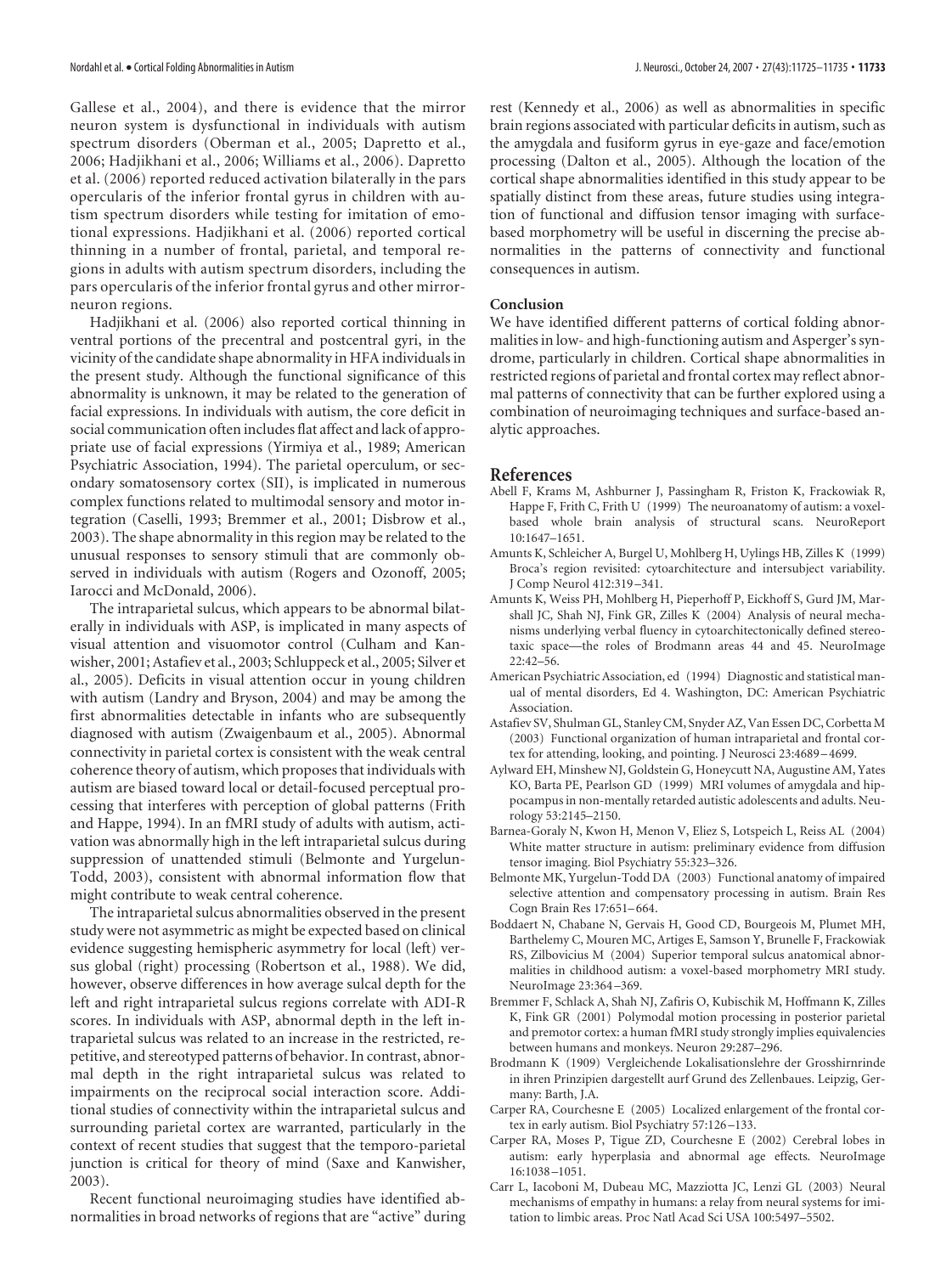- Caselli RJ (1993) Ventrolateral and dorsomedial somatosensory association cortex damage produces distinct somesthetic syndromes in humans. Neurology 43:762–771.
- Courchesne E, Pierce K (2005) Why the frontal cortex in autism might be talking only to itself: local over-connectivity but long-distance disconnection. Curr Opin Neurobiol 15:225–230.
- Courchesne E, Karns CM, Davis HR, Ziccardi R, Carper RA, Tigue ZD, Chisum HJ, Moses P, Pierce K, Lord C, Lincoln AJ, Pizzo S, Schreibman L, Haas RH, Akshoomoff NA, Courchesne RY (2001) Unusual brain growth patterns in early life in patients with autistic disorder: an MRI study. Neurology 57:245–254.
- Culham JC, Kanwisher NG (2001) Neuroimaging of cognitive functions in human parietal cortex. Curr Opin Neurobiol 11:157–163.
- Dalton KM, Nacewicz BM, Johnstone T, Schaefer HS, Gernsbacher MA, Goldsmith HH, Alexander AL, Davidson RJ (2005) Gaze fixation and the neural circuitry of face processing in autism. Nat Neurosci 8:519 –526.
- Dapretto M, Davies MS, Pfeifer JH, Scott AA, Sigman M, Bookheimer SY, Iacoboni M (2006) Understanding emotions in others: mirror neuron dysfunction in children with autism spectrum disorders. Nat Neurosci 9:28 –30.
- DiLavore PC, Lord C, Rutter M (1995) The pre-linguistic autism diagnostic observation schedule. J Autism Dev Disord 25:355–379.
- Disbrow E, Litinas E, Recanzone GH, Padberg J, Krubitzer L (2003) Cortical connections of the second somatosensory area and the parietal ventral area in macaque monkeys. J Comp Neurol 462:382–399.
- Fox MD, Snyder AZ, Vincent JL, Corbetta M, Van Essen DC, Raichle ME (2005) The human brain is intrinsically organized into dynamic, anticorrelated functional networks. Proc Natl Acad Sci USA 102:9673–9678.
- Frith U, Happe F (1994) Autism: beyond "theory of mind". Cognition 50:115–132.
- Gallese V, Fadiga L, Fogassi L, Rizzolatti G (1996) Action recognition in the premotor cortex. Brain 119:593–609.
- Gallese V, Keysers C, Rizzolatti G (2004) A unifying view of the basis of social cognition. Trends Cogn Sci 8:396 –403.
- Hadjikhani N, Joseph RM, Snyder J, Tager-Flusberg H (2006) Anatomical differences in the miror neuron system and social cognition network in autism. Cereb Cortex 16:1276 –1282.
- Hardan AY, Jou RJ, Keshavan MS, Varma R, Minshew NJ (2004) Increased frontal cortical folding in autism: a preliminary MRI study. Psychiatry Res 131:263–268.
- Hazlett HC, Poe MD, Gerig G, Smith RG, Piven J (2005a) Cortical gray and white brain tissue volume in adolescents and adults with autism. Biol Psychiatry 59:1–6.
- Hazlett HC, Poe M, Gerig G, Smith RG, Provenzale J, Ross A, Gilmore J, Piven J (2005b) Magnetic resonance imaging and head circumference study of brain size in autism: birth through age 2 years. Arch Gen Psychiatry 62:1366 –1376.
- Hendry J, Devito T, Gelman N, Densmore M, Rajakumar N, Pavlosky W, Williamson PC, Thompson PM, Drost DJ, Nicolson R (2005) White matter abnormalities in autism detected through transverse relaxation time imaging. NeuroImage.
- Herbert MR, Ziegler DA, Deutsch CK, O'Brien LM, Lange N, Bakardjiev A, Hodgson J, Adrien KT, Steele S, Makris N, Kennedy D, Harris GJ, Caviness Jr VS (2003) Dissociations of cerebral cortex, subcortical and cerebral white matter volumes in autistic boys. Brain 126:1182–1192.
- Herbert MR, Ziegler DA, Makris N, Filipek PA, Kemper TL, Normandin JJ, Sanders HA, Kennedy DN, Caviness Jr VS (2004) Localization of white matter volume increase in autism and developmental language disorder. Ann Neurol 55:530 –540.
- Hilgetag CC, Barbas H (2005) Developmental mechanics of the primate cerebral cortex. Anat Embryol (Berl) 210:411–417.
- Hilgetag CC, Barbas H (2006) Role of mechanical factors in the morphology of the primate cerebral cortex. PLoS Comput Biol 2:e22.
- Iacoboni M, Dapretto M (2006) The mirror neuron system and the consequences of its dysfunction. Nat Rev Neurosci 7:942–951.
- Iarocci G, McDonald J (2006) Sensory integration and the perceptual experience of persons with autism. J Autism Dev Disord 36:77–90.
- Jenkinson M, Smith S (2001) A global optimisation method for robust affine registration of brain images. Med Image Anal 5:143–156.
- Johansen-Berg H, Behrens TE (2006) Just pretty pictures? What diffusion tractography can add in clinical neuroscience. Curr Opin Neurol 19:379 –385.
- Kennedy DP, Redcay E, Courchesne E (2006) Failing to deactivate: resting functional abnormalities in autism. Proc Natl Acad Sci USA 103:8275–8280.
- Landry R, Bryson SE (2004) Impaired disengagement of attention in young children with autism. J Child Psychol Psychiatry 45:1115–1122.
- Levitt JG, Blanton RE, Smalley S, Thompson PM, Guthrie D, McCracken JT, Sadoun T, Heinichen L, Toga AW (2003) Cortical sulcal maps in autism. Cereb Cortex 13:728 –735.
- Lord C, Rutter M, Le Couteur A (1994) Autism Diagnostic Interview-Revised: a revised version of a diagnostic interview for caregivers of individuals with possible pervasive developmental disorders. J Autism Dev Disord 24:659 –685.
- Lord C, Risi S, Lambrecht L, Cook Jr EH, Leventhal BL, DiLavore PC, Pickles A, Rutter M (2000) The autism diagnostic observation schedule-generic: a standard measure of social and communication deficits associated with the spectrum of autism. J Autism Dev Disord 30:205–223.
- Lotspeich LJ, Kwon H, Schumann CM, Fryer SL, Goodlin-Jones BL, Buonocore MH, Lammers CR, Amaral DG, Reiss AL (2004) Investigation of neuroanatomical differences between autism and Asperger syndrome. Arch Gen Psychiatry 61:291–298.
- McAlonan GM, Cheung V, Cheung C, Suckling J, Lam GY, Tai KS, Yip L, Murphy DG, Chua SE (2005) Mapping the brain in autism. A voxelbased MRI study of volumetric differences and intercorrelations in autism. Brain 128:268 –276.
- Nichols TE, Holmes AP (2002) Nonparametric permutation tests for functional neuroimaging: a primer with examples. Hum Brain Mapp 15:1–25.
- Oberman LM, Hubbard EM, McCleery JP, Altschuler EL, Ramachandran VS, Pineda JA (2005) EEG evidence for mirror neuron dysfunction in autism spectrum disorders. Brain Res Cogn Brain Res 24:190 –198.
- Piven J, Berthier ML, Starkstein SE, Nehme E, Pearlson G, Folstein S (1990) Magnetic resonance imaging evidence for a defect of cerebral cortical development in autism. Am J Psychiatry 147:734 –739.
- Piven J, Arndt S, Bailey J, Andreasen N (1996) Regional brain enlargement in autism: a magnetic resonance imaging study. J Am Acad Child Adolesc Psychiatry 35:530 –536.
- Press WA, Brewer AA, Dougherty RF, Wade AR, Wandell BA (2001) Visual areas and spatial summation in human visual cortex. Vision Res 41:1321–1332.
- Robertson LC, Lamb MR, Knight RT (1988) Effects of lesions of temporalparietal junction on perceptual and attentional processing in humans. J Neurosci 8:3757–3769.
- Rogers SJ, Ozonoff S (2005) Annotation: what do we know about sensory dysfunction in autism? A critical review of the empirical evidence. J Child Psychol Psychiatry 46:1255–1268.
- Roid GH, Miller LJ (1997) Leiter International Performance Scale-Revised. Wood Dale, IL: Stoelting.
- Saad ZS, Reynolds RC, Argall RC, Japee S, Cox RW (2004) UMA:an interface for surface-based intra- and inter-subject analysis with AFNI. In: Proceedings of the 2004 IEEE international symposium on biomedical imaging, pp 1510 –1513.
- Salmond CH, Ashburner J, Connelly A, Friston KJ, Gadian DG, Vargha-Khadem F (2005) The role of the medial temporal lobe in autistic spectrum disorders. Eur J Neurosci 22:764 –772.
- Saxe R, Kanwisher N (2003) People thinking about thinking people. The role of the temporo-parietal junction in "theory of mind". NeuroImage 19:1835–1842.
- Schluppeck D, Glimcher P, Heeger DJ (2005) Topographic organization for delayed saccades in human posterior parietal cortex. J Neurophysiol 94:1372–1384.
- Schumann CM, Hamstra J, Goodlin-Jones BL, Lotspeich LJ, Kwon H, Buonocore MH, Lammers CR, Reiss AL, Amaral DG (2004) The amygdala is enlarged in children but not adolescents with autism; the hippocampus is enlarged at all ages. J Neurosci 24:6392–6401.
- Silver MA, Ress D, Heeger DJ (2005) Topographic maps of visual spatial attention in human parietal cortex. J Neurophysiol 94:1358 –1371.
- Sparks BF, Friedman SD, Shaw DW, Aylward EH, Echelard D, Artru AA, Maravilla KR, Giedd JN, Munson J, Dawson G, Dager SR (2002) Brain structural abnormalities in young children with autism spectrum disorder. Neurology 59:184 –192.
- Van Essen DC (1997) A tension-based theory of morphogenesis and compact wiring in the central nervous system. Nature 385:313–318.